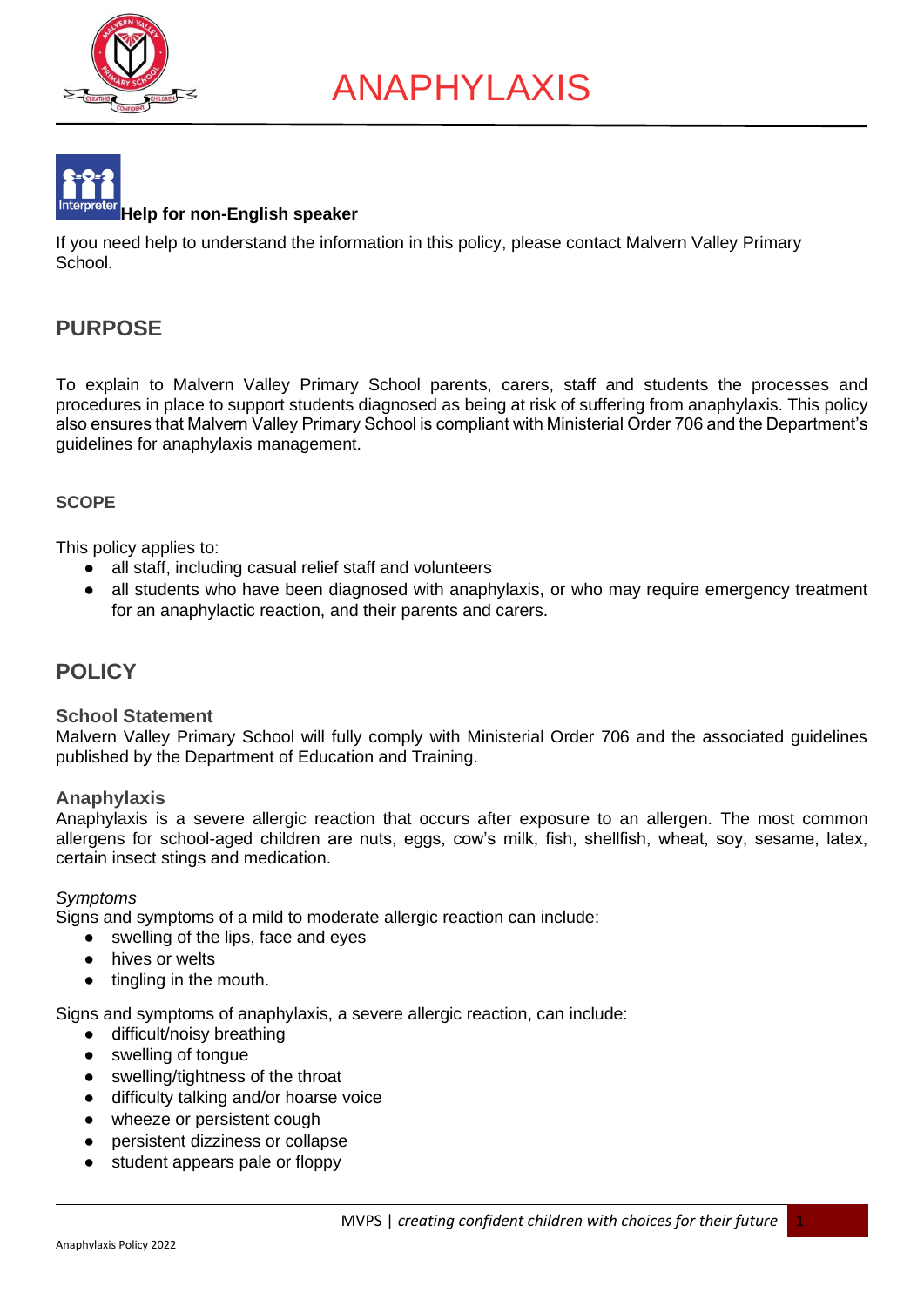abdominal pain and/or vomiting.

Symptoms usually develop within ten minutes and up to two hours after exposure to an allergen but can appear within a few minutes.

### *Treatment*

Adrenaline given as an injection into the muscle of the outer mid-thigh is the first aid treatment for anaphylaxis. Individuals diagnosed as being at risk of anaphylaxis are prescribed an adrenaline auto injector for use in an emergency. These adrenaline autoinjectors are designed so that anyone can use them in an emergency.

### **Individual Anaphylaxis Management Plans**

All students at Malvern Valley Primary School who are diagnosed by a medical practitioner as being at risk of suffering from an anaphylactic reaction must have an Individual Anaphylaxis Management Plan. When notified of an anaphylaxis diagnosis, the Principal of Malvern Valley Primary School is responsible for developing an Individual Anaphylaxis Management Plan in consultation with the student's parents/carers.

Where necessary, an Individual Anaphylaxis Management Plan will be in place as soon as practicable after a student enrolls at Malvern Valley Primary School and, where possible, before the student's first day. Parents and carers must:

- obtain an ASCIA Action Plan for Anaphylaxis from the student's medical practitioner and provide a copy to the school as soon as practicable
- immediately inform the school in writing if there is a relevant change in the student's medical condition and obtain an updated ASCIA Action Plan for Anaphylaxis
- provide an up-to-date photo of the student for the ASCIA Action Plan for Anaphylaxis when that Plan is provided to the school and each time it is reviewed
- provide the school with a current adrenaline autoinjector for the student that has not expired
- participate in annual reviews of the student's Plan

Each student's Individual Anaphylaxis Management Plan must include:

- information about the student's medical condition that relates to allergies and the potential for anaphylactic reaction, including the type of allergies the student has
- information about the signs or symptoms the student might exhibit in the event of an allergic reaction based on a written diagnosis from a medical practitioner
- strategies to minimise the risk of exposure to known allergens while the student is under the care or supervision of school staff, including in the school yard, at camps and excursions, or at special events conducted, organised or attended by the school
- the name of the person(s) responsible for implementing the risk minimisation strategies, which have been identified in the plan
- information about where the student's medication will be stored
- the student's emergency contact details
- an up-to-date ASCIA Action Plan for Anaphylaxis completed by the student's medical practitioner.

### *Review and updates to Individual Anaphylaxis Management Plans*

A student's Individual Anaphylaxis Management Plan will be reviewed and updated on an annual basis in consultation with the student's parents/carers. The plan will also be reviewed and, where necessary, updated in the following circumstances:

- as soon as practicable after the student has an anaphylactic reaction at school
- if the student's medical condition, insofar as it relates to allergy and the potential for anaphylactic reaction, changes
- when the student is participating in an off-site activity, including camps and excursions, or at special events including fetes and concerts.

Our school may also consider updating a student's Individual Anaphylaxis Management Plan if there is an identified and significant increase in the student's potential risk of exposure to allergens at school.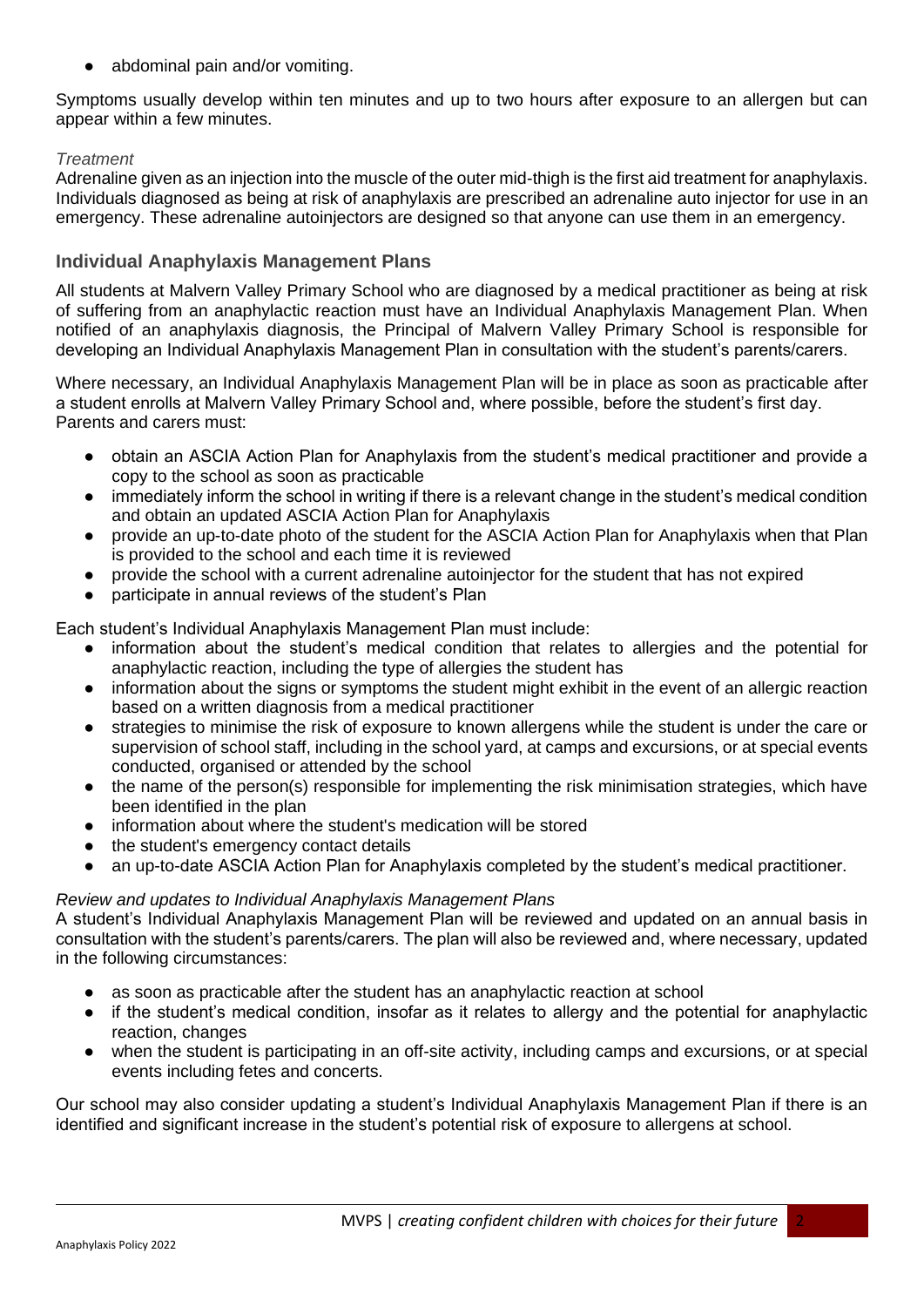### **Location of plans and adrenaline autoinjectors**

A copy of each student's Individual Anaphylaxis Management Plan will be stored on student files. Adrenaline autoinjectors must be labelled with the student's name and kept in the medication cupboard in First Aid in a red kit along with the student's anaphylaxis action plan.

### **Risk Minimisation Strategies**

To reduce the risk of a student suffering from an anaphylactic reaction at Malvern Valley Primary School, we have put in place the following strategies:

- Ensure two-yearly training and bi-annual briefing is provided to all staff members
- Planning for classroom activities (including class rotations, specialist, and academy classes) will include risk minimisation strategies for students at risk of anaphylaxis
- staff and students are regularly reminded to wash their hands after eating
- students are regularly reminded they are not permitted to share food
- garbage bins at school are to remain covered with lids to reduce the risk of attracting insects
- gloves must be worn by all students with a known anaphylactic risk when picking up papers or rubbish in the playground
- canteen ordering is online
- school canteen staff are trained in appropriate food handling to reduce the risk of cross-contamination
- parents and carers of a class group will be informed of allergens that must be avoided in advance of class parties, events or birthdays
- a general use auto injector will be stored in the medication cupboard in First Aid in a red kit
- Planning for off-site activities will include risk minimisation strategies for students at risk of anaphylaxis including supervision requirements, appropriate number of trained staff, emergency response procedures and other risk controls appropriate to the activity and students attending.

### **Adrenaline autoinjectors for general use**

Malvern Valley Primary School will maintain a supply of adrenaline autoinjector(s) for general use, as a backup to those provided by parents and carers for specific students, and for students who may suffer from a firsttime reaction at school.

Adrenaline autoinjectors for general use will be stored in the First Aid room and labelled "general use". The principal is responsible for arranging the purchase of adrenaline autoinjectors for general use, and will consider:

- the number of students enrolled at Malvern Valley Primary School at risk of anaphylaxis
- the accessibility of adrenaline autoinjectors supplied by parents
- the availability of a sufficient supply of autoinjectors for general use in different locations at the school, as well as at camps, excursions and events
- the limited life span of adrenaline autoinjectors, and the need for general use adrenaline autoinjectors to be replaced when used or prior to expiry.

### **Emergency Response**

In the event of an anaphylactic reaction, the emergency response procedures in this policy must be followed, together with the school's general first aid procedures, emergency response procedures and the student's Individual Anaphylaxis Management Plan.

A complete and up-to-date list of students identified as being at risk of anaphylaxis is maintained by the first aid coordinator, Leanne Frost and stored in the medication cupboard in the first aid room. For camps, excursions and special events, a designated staff member will be responsible for maintaining a list of students at risk of anaphylaxis attending the special event, together with their Individual Anaphylaxis Management Plans and adrenaline autoinjectors, where appropriate.

If a student experiences an anaphylactic reaction at school or during a school activity, school staff must:

| <b>Step</b> | $-1 = -1$<br>tion |
|-------------|-------------------|
|             |                   |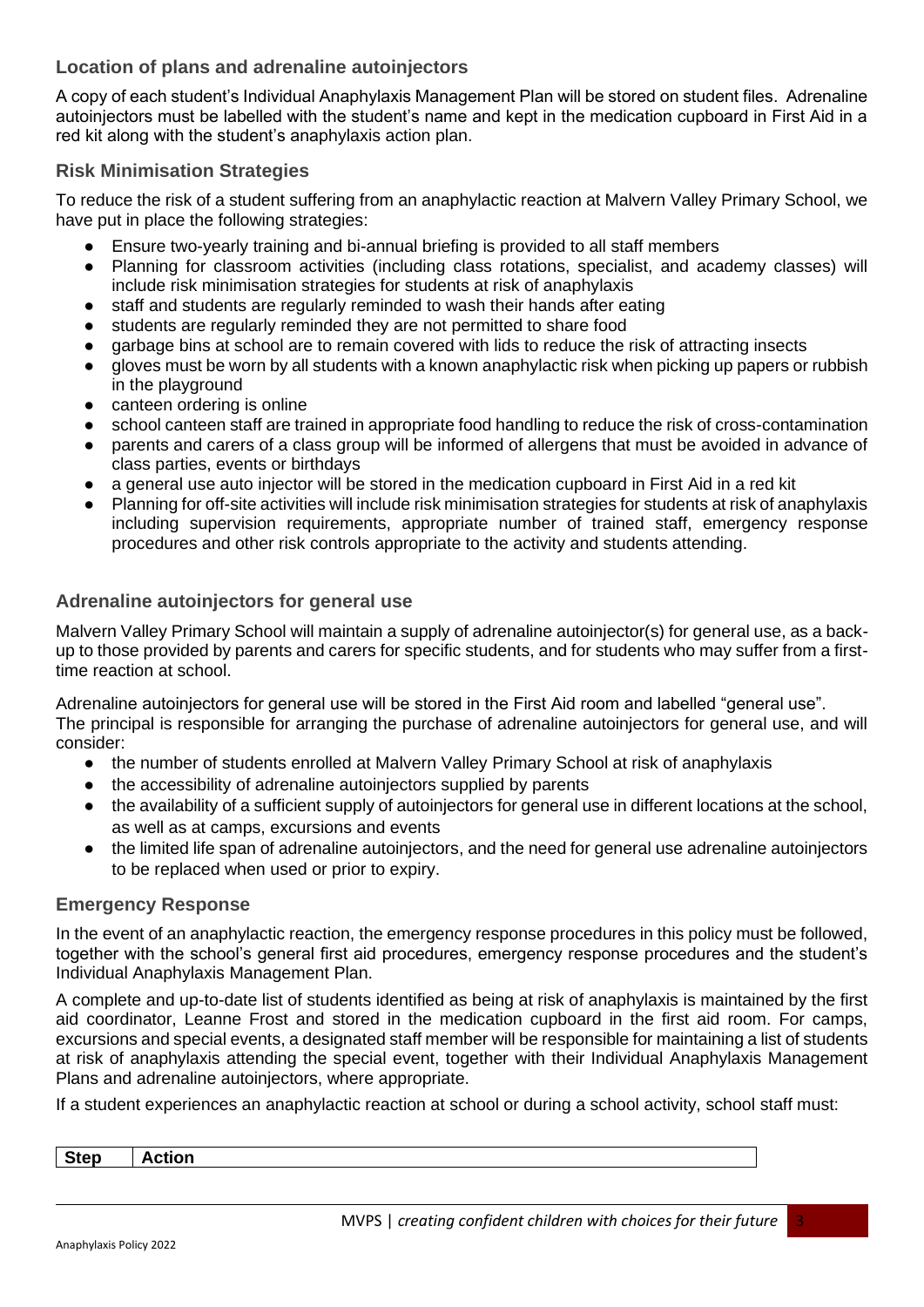| 1. | Lay the person flat                                                                                                                                                                                                                                                                                                                                                                                                                                 |  |  |
|----|-----------------------------------------------------------------------------------------------------------------------------------------------------------------------------------------------------------------------------------------------------------------------------------------------------------------------------------------------------------------------------------------------------------------------------------------------------|--|--|
|    | Do not allow them to stand or walk                                                                                                                                                                                                                                                                                                                                                                                                                  |  |  |
|    | If breathing is difficult, allow them to sit<br>$\bullet$                                                                                                                                                                                                                                                                                                                                                                                           |  |  |
|    | Be calm and reassuring<br>$\bullet$                                                                                                                                                                                                                                                                                                                                                                                                                 |  |  |
|    | Do not leave them alone<br>$\bullet$                                                                                                                                                                                                                                                                                                                                                                                                                |  |  |
|    | Seek assistance from another staff member or reliable student to notify<br>$\bullet$<br>the office staff to get the relevant student's red anaphylaxis pack from the<br>First Aid room and take it to where the student is located. The red kit<br>contains a copy of the student's anaphylaxis action plan.<br>If the student's plan is not immediately available, or they appear to be<br>experiencing a first-time reaction, follow steps 2 to 5 |  |  |
| 2. | Administer an EpiPen or EpiPen Jr (if the student is under 20kg)                                                                                                                                                                                                                                                                                                                                                                                    |  |  |
|    | Remove from plastic container                                                                                                                                                                                                                                                                                                                                                                                                                       |  |  |
|    | Check name and expiry date                                                                                                                                                                                                                                                                                                                                                                                                                          |  |  |
|    | Form a fist around the EpiPen and pull off the blue safety release (cap)<br>$\bullet$                                                                                                                                                                                                                                                                                                                                                               |  |  |
|    | Place orange end against the student's outer mid-thigh (with or without<br>$\bullet$                                                                                                                                                                                                                                                                                                                                                                |  |  |
|    | clothing)                                                                                                                                                                                                                                                                                                                                                                                                                                           |  |  |
|    | Push down hard until a click is heard or felt and hold in place for 3 seconds                                                                                                                                                                                                                                                                                                                                                                       |  |  |
|    | Remove EpiPen<br>$\bullet$<br>Note the time the EpiPen is administered<br>$\bullet$                                                                                                                                                                                                                                                                                                                                                                 |  |  |
|    | Retain the used EpiPen to be handed to ambulance paramedics along<br>$\bullet$                                                                                                                                                                                                                                                                                                                                                                      |  |  |
|    | with the time of administration                                                                                                                                                                                                                                                                                                                                                                                                                     |  |  |
|    | <b>OR</b>                                                                                                                                                                                                                                                                                                                                                                                                                                           |  |  |
|    | Administer an Anapen® 500, Anapen® 300, or Anapen® Jr.                                                                                                                                                                                                                                                                                                                                                                                              |  |  |
|    | Pull off the black needle shield                                                                                                                                                                                                                                                                                                                                                                                                                    |  |  |
|    | Pull off grey safety cap (from the red button)<br>$\bullet$                                                                                                                                                                                                                                                                                                                                                                                         |  |  |
|    | Place needle end firmly against the student's outer mid-thigh at 90<br>$\bullet$                                                                                                                                                                                                                                                                                                                                                                    |  |  |
|    | degrees (with or without clothing)                                                                                                                                                                                                                                                                                                                                                                                                                  |  |  |
|    | Press red button so it clicks and hold for 10 seconds                                                                                                                                                                                                                                                                                                                                                                                               |  |  |
|    | Remove Anapen®                                                                                                                                                                                                                                                                                                                                                                                                                                      |  |  |
|    | Note the time the Anapen is administered                                                                                                                                                                                                                                                                                                                                                                                                            |  |  |
|    | Retain the used Anapen to be handed to ambulance paramedics along with the                                                                                                                                                                                                                                                                                                                                                                          |  |  |
|    | time of administration                                                                                                                                                                                                                                                                                                                                                                                                                              |  |  |
| 3. | Call an ambulance (000)                                                                                                                                                                                                                                                                                                                                                                                                                             |  |  |
| 4. | If there is no improvement or severe symptoms progress (as described in the                                                                                                                                                                                                                                                                                                                                                                         |  |  |
|    | ASCIA Action Plan for Anaphylaxis), further adrenaline doses may be                                                                                                                                                                                                                                                                                                                                                                                 |  |  |
|    | administered every five minutes if other adrenaline autoinjectors are available.                                                                                                                                                                                                                                                                                                                                                                    |  |  |
| 5. | Contact the student's emergency contacts.                                                                                                                                                                                                                                                                                                                                                                                                           |  |  |

If a student appears to be having a severe allergic reaction, but has not been previously diagnosed with an allergy or being at risk of anaphylaxis, school staff should follow steps 2 – 5 as above.

Schools can use either the EpiPen® **and Anapen® on any student** suspected to be experiencing an anaphylactic reaction, regardless of the device prescribed in their ASCIA Action Plan.

Where possible, schools should consider using the correct dose of adrenaline autoinjector depending on the weight of the student. However, in an emergency if there is no other option available, any device should be administered to the student.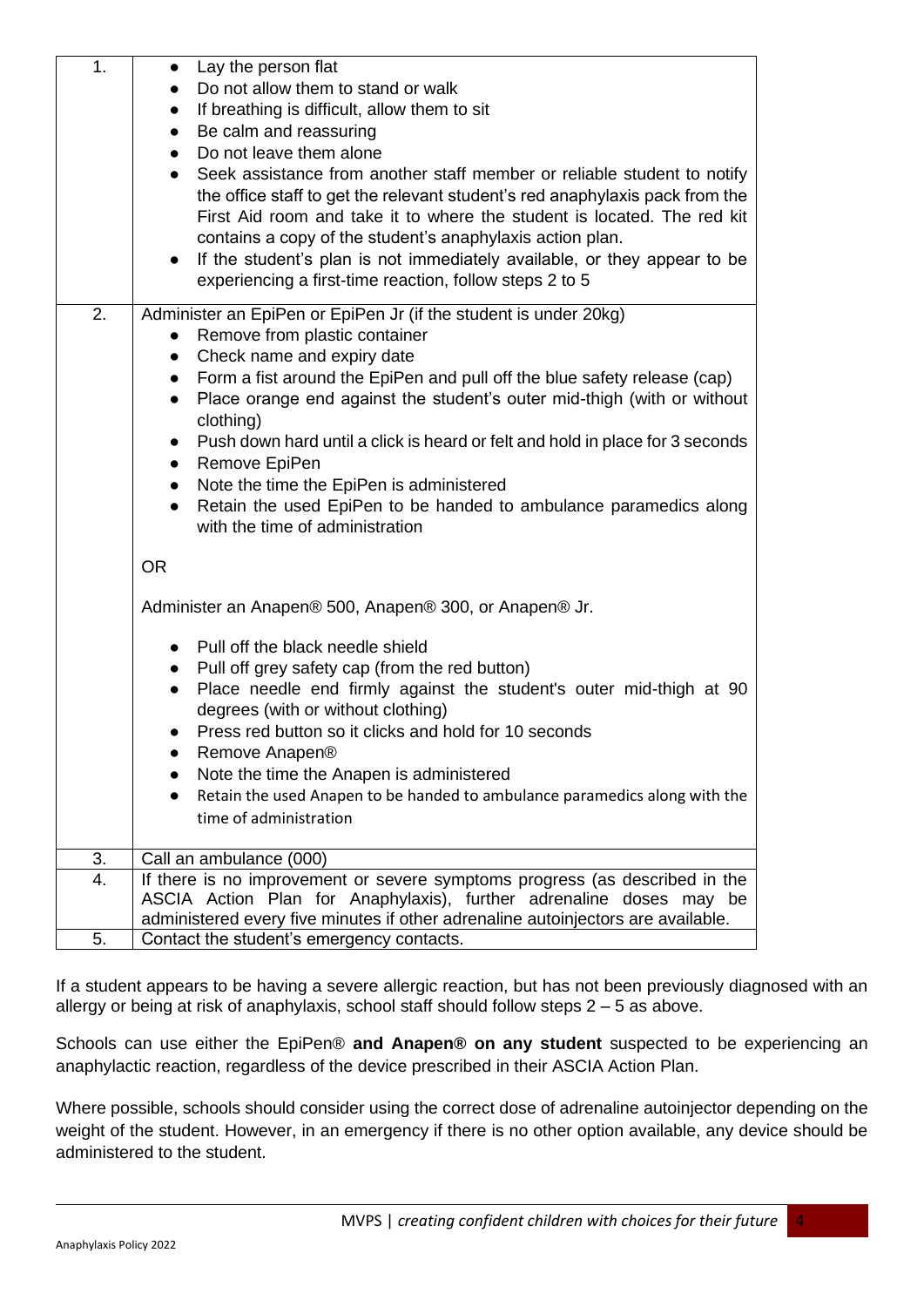Note: If in doubt, it is better to use an adrenaline auto injector than not use it, even if in hindsight the reaction is not anaphylaxis. Under-treatment of anaphylaxis is more harmful and potentially life threatening than overtreatment of a mild to moderate allergic reaction. Refer to page 41 of the [Anaphylaxis Guidelines.](http://www.education.vic.gov.au/school/teachers/health/pages/anaphylaxisschl.aspx)

### **Communication Plan**

This policy will be available on Malvern Valley Primary School's website so that parents and other members of the school community can easily access information about Malvern Valley Primary School's anaphylaxis management procedures. The parents and carers of students who are enrolled at Malvern Valley Primary School and are identified as being at risk of anaphylaxis will also be provided with a copy of this policy.

The principal is responsible for ensuring that all school staff, including casual relief staff, canteen staff and volunteers are aware of this policy and Malvern Valley Primary School's procedures for anaphylaxis management. Casual relief staff and volunteers who are responsible for the care and/or supervision of students who are identified as being at risk of anaphylaxis will also receive a verbal briefing on this policy, their role in responding to an anaphylactic reaction and where required, the identity of students at risk. A copy will be placed in each class's CRT folder.

The Principal is also responsible for ensuring relevant staff are trained and briefed in anaphylaxis management, consistent with the Department's [Anaphylaxis Guidelines.](https://www2.education.vic.gov.au/pal/anaphylaxis/guidance)

### **Staff training**

The Principal will ensure that the following school staff are appropriately trained in anaphylaxis management:

- School staff who conduct classes attended by students who are at risk of anaphylaxis
- School staff who conduct specialist classes, administration staff, integration aides, first aiders and any other member of school staff as required by the principal based on a risk assessment.

Staff who are required to undertake training must have completed:

- an approved face-to-face anaphylaxis management training course in the last three years, or
- an approved online anaphylaxis management training course in the last two years and have their competency using the autoinjector tested within 30 days of completion of the training course (valid for 2 years).

Malvern Valley Primary School uses the ASCIA eTraining course.

Staff are also required to attend a briefing on anaphylaxis management and this policy at least twice per year (with the first briefing to be held at the beginning of the school year), facilitated by a staff member who has successfully completed an anaphylaxis management course within the last 2 years including Bernadette Shields and/or Stephanie Gatehouse (School Anaphylaxis Supervisors). Each briefing will address:

- this policy
- the causes, symptoms and treatment of anaphylaxis
- the identities of students with a medical condition that relates to allergies and the potential for anaphylactic reaction, and where their medication is located
- how to use an adrenaline auto injector, including hands on practice with a trainer adrenaline auto injector
- the school's general first aid and emergency response procedures
- the location of, and access to, adrenaline autoiniectors that have been provided by parents or purchased by the school for general use.

When a new student enrols at Malvern Valley Primary School who is at risk of anaphylaxis, the principal will develop an interim plan in consultation with the student's parents and ensure that appropriate staff are trained and briefed as soon as possible.

A record of staff training courses and briefings will be maintained.

The principal will ensure that while students at risk of anaphylaxis are under the care or supervision of the school outside of normal class activities, including in the school yard, at camps and excursions, or at special event days, there is sufficient school staff present who have been trained in anaphylaxis